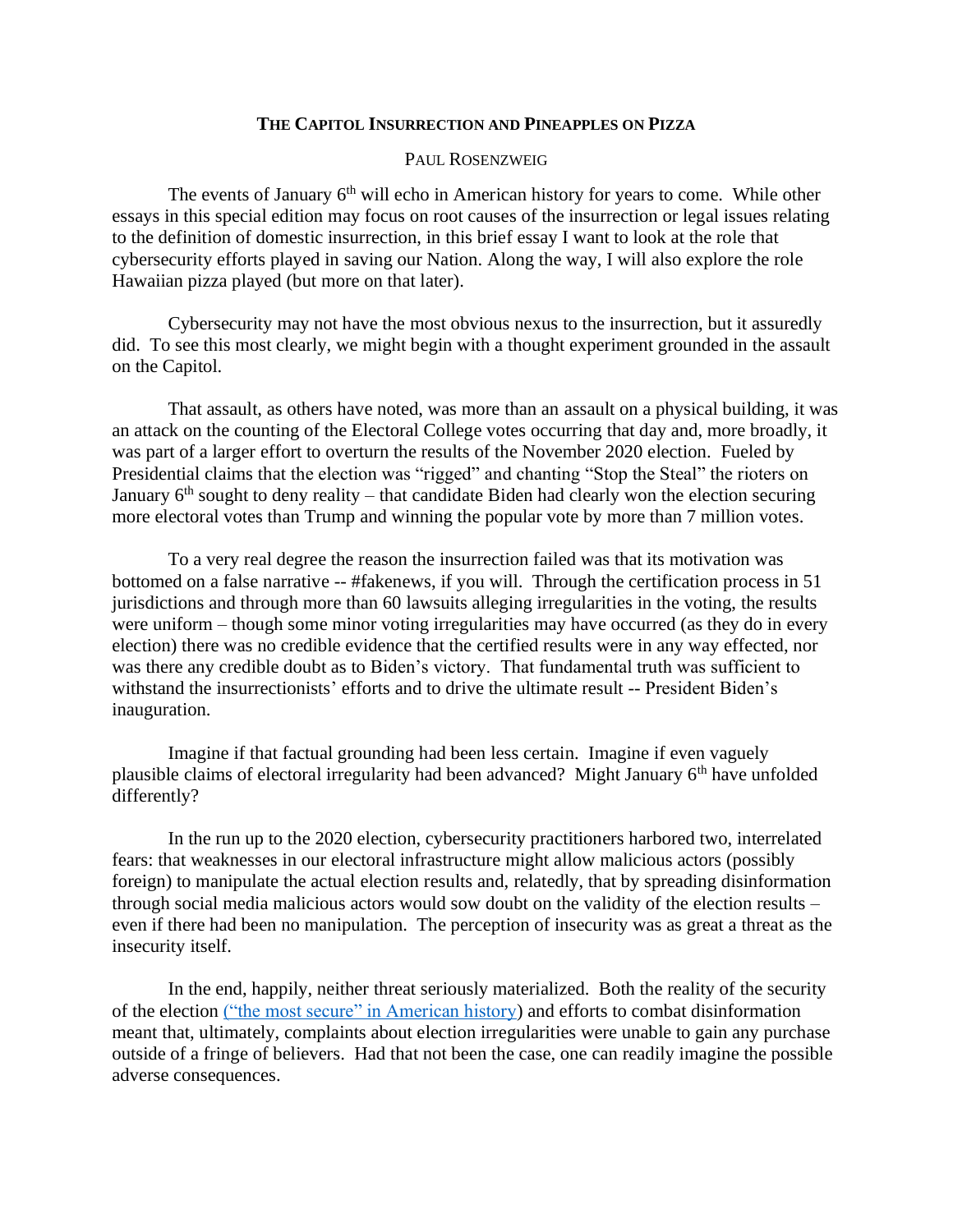For this tranquility we owe a great debt of gratitude to the Federal government. Their efforts to secure the election were two-fold: to both enhance its actual security and to diminish the impact of disinformation on the perception of security. Despite the lack of active engagement from the White House, the Cybersecurity and Infrastructure Security Agency (CISA) of DHS, in particular, did yeoman's work – work that was, until the untimely and abrupt firing of its Director, mostly unremarked by the American public.

**Infrastructure --** Our election infrastructure is primarily owned and operated by the 50 States (along with the District of Columbia) who are responsible for administering elections. To secure this election infrastructure CISA had to build relationships with state and local officials (some of whom were quite skeptical of Federal "assistance") as well as private sector actors (who provide much of the equipment) and non-governmental organizations who were concerned about election security. As part of that effort CISA established an information sharing and analysis center for election infrastructure that was built to share security-related information across the nation so that those responsible for the cyber defense of our election systems could take action.

CISA also offered more substantial assistance to those jurisdictions that wanted it. They created [risk assessment](https://www.cisa.gov/publication/election-cyber-risk) tools and developed [incident detection and notification standards,](https://www.cisa.gov/publication/protect2020-cyber-incident-guide) that jurisdictions could look to for guidance. More aggressively, if asked, CISA would provide scanning systems to check for vulnerabilities and teams from CISA were available to do penetration testing of local election systems. CISA also [gave guidance on how to physically](https://www.cisa.gov/publication/physical-security-voting-locations)  [secure voting locations and election facilities](https://www.cisa.gov/publication/physical-security-voting-locations) from possible threats.

Finally, and perhaps most importantly, working with the [Election Assistance](https://www.eac.gov/)  [Commission,](https://www.eac.gov/) CISA helped state and local jurisdictions transition most election systems in the United States to ones that had paper ballot backups. By the time of the 2020 election, more than 90% of ballots cast in America had a paper-based backup to the electronic recording of a vote. The existence of a clear paper record allowed for post-election auditing and recount processes that validated the accuracy of the reported machine-tallied ballots.

To particularize this rather more pointedly, in 2016 Georgia, which famously became a battleground in the recent election, had a voting system that did *not* have a paper ballot backup. By the time the 2020 election season had rolled around [a paper backup system was in place.](https://www.aaas.org/news/election-day-2019) The existence of paper backups allowed the [Georgia Secretary of State to confirm the accuracy of](https://www.nytimes.com/interactive/2020/11/19/us/elections/georgia-recount.html)  [the original machine-based count](https://www.nytimes.com/interactive/2020/11/19/us/elections/georgia-recount.html) as [roughly 99.99%](https://www.washingtonpost.com/elections/2020/11/19/joe-biden-trump-transition-live-updates/?itid=lk_inline_manual_19) correct.

At bottom then, while the President and his supporters complained vociferously that the Dominion machines used to count ballots in Georgia had been tampered with, they could not maintain that fiction in the face of hard paper records confirming the machines' accuracy. That outcome, in turn, was the result of the hard work done by CISA and others in the Federal government in the years leading up to the 2020 election. Without it, Trump's complaints might have been more plausible and the conflict on January 6<sup>th</sup> potentially much more devastating.

**Disinformation** – CISA's efforts on the second prong of their mission -- combatting disinformation – were also quite robust, though it is fair to say that they were not as successful as